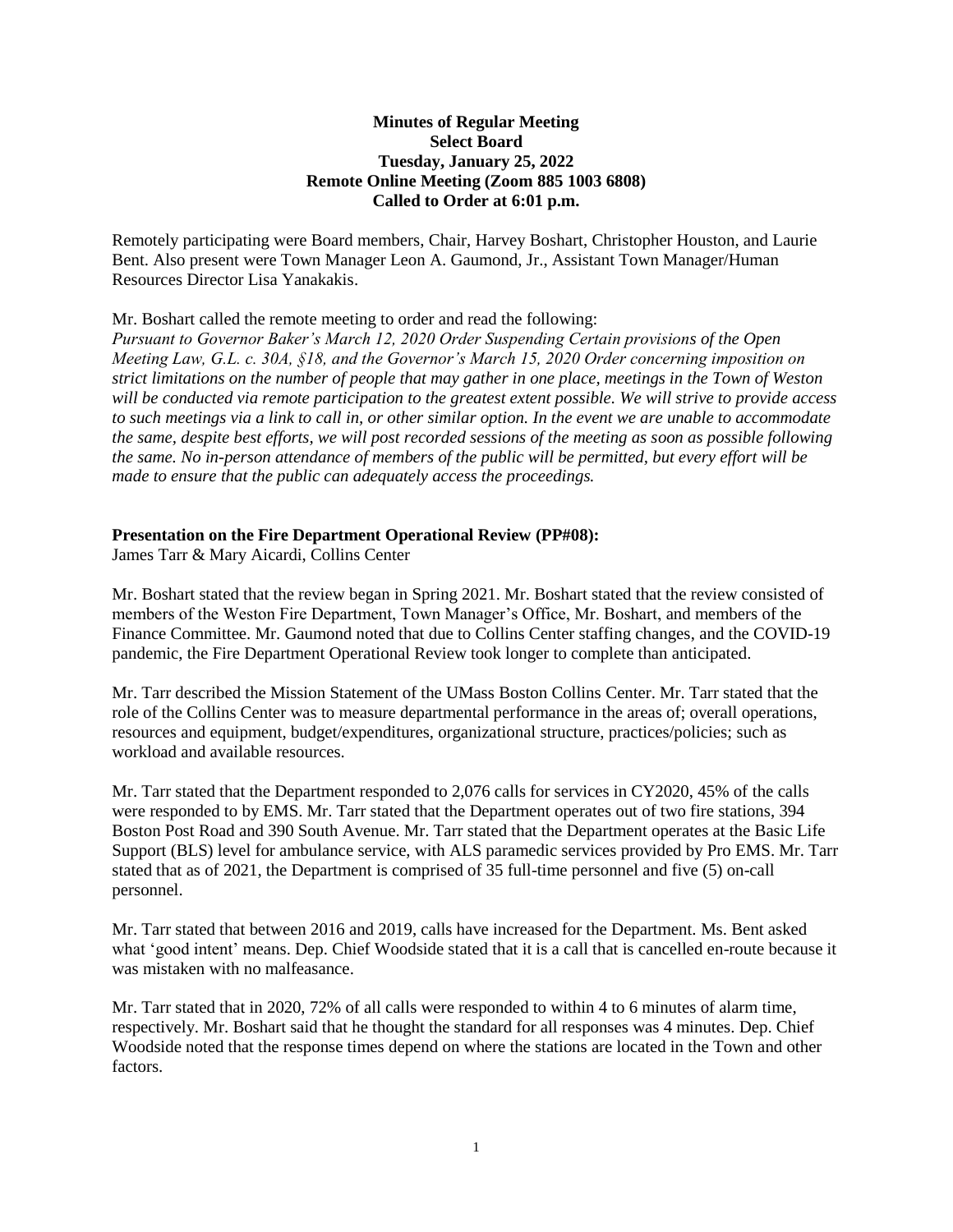Mr. Boshart stated that his understanding was that the first vehicle should arrive within 4 minutes and a second vehicle within 6 minutes. Mr. Boshart asked why that was not included in the data. Chief Soar stated that data is not typically collected within a study like this. Chief Soar noted that the Massachusetts Turnpike factors into the longer average response time. Mr. Boshart asked if covering other neighboring communities were factored into the response time data. Chief Soar stated that was correct. Mr. Boshart stated that longer response times for covering other neighboring communities may skew the average response times. Ms. Bent stated that she would be interested to know the response times to locations that are specifically in Weston. Ms. Aicardi noted that the response times within the Town's boundaries are faster when not taking into consideration the Massachusetts Turnpike and mutual aid. Ms. Aicardi stated that national response time standards include rural, urban, and suburban data. Mr. Houston noted that the data for response times do not include a distribution.

Mr. Tarr stated that mutual aid calls grew year from 2016 to 2018 before decreasing year over year through 2020. Mr. Tarr stated that incidences on the Massachusetts Turnpike are rising while the Commonwealth of Massachusetts' reimbursement rate for responding to incidents has not increased in many years. Chief Soar noted that the State used to reimburse ever hour of response per each piece of equipment. Chief Soar stated more recently, the State has reimbursed municipalities at a flat of \$400 rate the first hour for the Department's response, and then each piece of equipment gets billed separately after the first hour.

Mr. Tarr stated that scheduling the Town of Weston's four firefighter groups at a staffing level of 7 is not a recommended best practice. Mr. Tarr noted that if there are personnel absent, the staffing levels are not sufficient. Mr. Boshart stated that two personnel on an apparatus are dispatched, and then out of Town services are dispatched if need be.

Chief Soar described an incident earlier that day, where the Department was responding to a roof fire at Meadowbrook School. Chief Soar stated that two engines, a ladder, a shift commander, and himself were dispatched to the initial call. Chief Soar stated that mutual aid was required from the City of Waltham (engine and ladder), the Town of Wellesley, and the Town of Lincoln. Mr. Soar stated that two Weston personnel were called in to backfill the stations in the Town.

Mr. Tarr stated while the Department considers the call firefighter force a tremendous asset, the Weston Fire Department puts time and resources into training call firefighters only for those call fire-fighters to leave for another department for a full-time position. Mr. Tarr noted that the benefits of having trained, knowledgeable, and engaged call firefighters pay dividends when hiring new or replacement members to the full-time force. Mr. Tarr stated that the retention of call personnel is an inherent and ongoing challenge for fire departments generally.

Mr. Boshart asked if on-call personnel are part-time employees. Ms. Yanakakis stated that there are fulltime benefited employees that are on-call. Ms. Yanakakis stated that the part-time personnel are called call firefighters. Mr. Boshart asked what the turnover rate for call firefighters. Ms. Yanakakis stated that call firefighters do sometimes leave when there are no full-time open positions available in the Town. Mr. Houston asked if that is the case for other Towns, and if the training of call firefighters is a mutual benefit to the region as a whole. Chief Soar agreed. Chief Soar said that it is a significant cost to train the call firefighters, however it has been a pipeline for the Town. Chief Soar noted that the Town of Weston is perhaps the most eastern municipality in Massachusetts that utilizes call firefighters. Chief Soar noted that the last 9-10 full-time hires were call firefighters that trained in the Town. Ms. Aicardi noted that the call firefighter program is a benefit to the Town if there are immediate openings.

Mr. Tarr stated that ALS transport services from a vendor is at times lacking. Mr. Tarr noted that some calls that Pro EMS are dispatched to have too long of a response time or they are not available. Mr. Tarr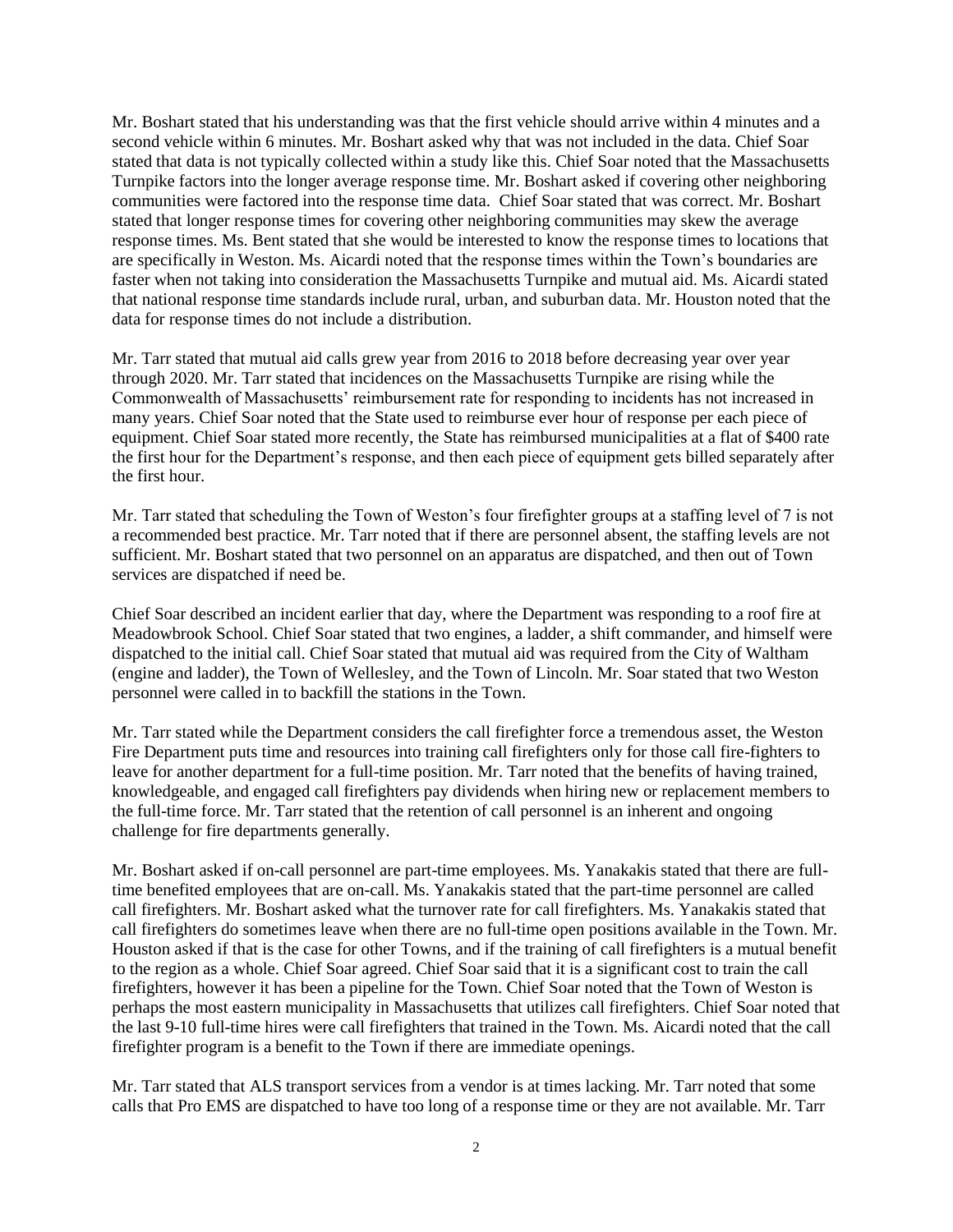noted that if Pro EMS is not available, mutual aid communities would assist, or the patient would be transported by Weston personnel at the BLS level. Mr. Tarr noted that based off of the Collins Center's findings, since the Department has only two licensed paramedics, it would not be advisable to purse an ALS license in the immediate future. Mr. Boshart stated that the Town has a contract with Pro EMS for ALS services, and that Pro EMS contracts with other municipalities. Ms. Bent noted that sharing resources can sometimes be beneficial, however, in some instances, the necessary services are not available for the Town. Ms. Aicardi clarified that Pro EMS may be unavailable due to responding to calls in the Town of Weston, not in other municipalities.

Mr. Tarr stated that the recommendation of the report, is to fulfill the Department requests in the FY23 budget for one additional full-time firefighter to allow the scheduling of all groups at eight firefighters with the goal of adding an additional firefighter to each of the four groups in a subsequent year, with the possibility of more, depending on future decisions regarding ALS. Mr. Tarr stated that the Project Team's long-term goal is to increase the groups to nine after a comprehensive evaluation of overtime cost versus the total compensation costs of additional firefighters. Mr. Tarr noted that the Department may want to consider adopting a policy that all new hires be qualified paramedics in the event that ALS is brought inhouse.

Mr. Tarr stated that the findings recommend that Departmental leadership should continue to maintain, grow, and train call firefighters and develop a recruitment retention strategy that lays out specific techniques for enhancing call firefighter membership.

Mr. Tarr stated that the findings recommend conducting a cost-benefit analysis to begin exploring the provision of in-house ALS service and hiring paramedics.

Mr. Tarr stated that the Town of Weston should conduct a full cost benefit analysis of Massachusetts Department of Transportation (MassDOT) reimbursements for service calls and negotiate directly for appropriate compensation.

Mr. Tarr stated that the Department underperformed in the training portion of the Insurance Services Office Public Protection Class (ISO PPC). Mr. Tarr noted that the underperformance was in one particular area, the vast majority the Town scored well. Mr. Boshart questioned the number of hours of training that was recommended for firefighters. Mr. Boshart believed that the length of the recommended trainings is a significant amount of time.

Mr. Tarr stated that the recommendations include to provide overtime funding for critical training sessions that need to be provided without the interruption of calls for service. Mr. Tarr stated that the recommendations include to provide overtime to allow personnel to train off-duty in the areas noted as deficient in the ISO PPC Summary Report.

Mr. Tarr stated that the study found that the Weston Fire Department's headquarters lacks sufficient space and needs repair. Mr. Tarr stated that there are no commercial drying facilities for turnout gear, which represents a health concern. Mr. Tarr described some potential upgrades in technology in the field and on all Department apparatus. Mr. Tarr stated the study recommended that the Town conduct a full evaluation of facilities needs for the Department and otherwise explore new space options to accommodate new firefighters and all genders.

Mr. Houston noted that the presentation lists numerous recommendations but doesn't identify priorities that are complex or simple to accomplish. Mr. Gaumond stated that the work with the Collins Center was an initial review of the Department's operations. Mr. Gaumond stated he would work with the Department to accomplish the recommendations that were outlined. Mr. Gaumond noted that some of the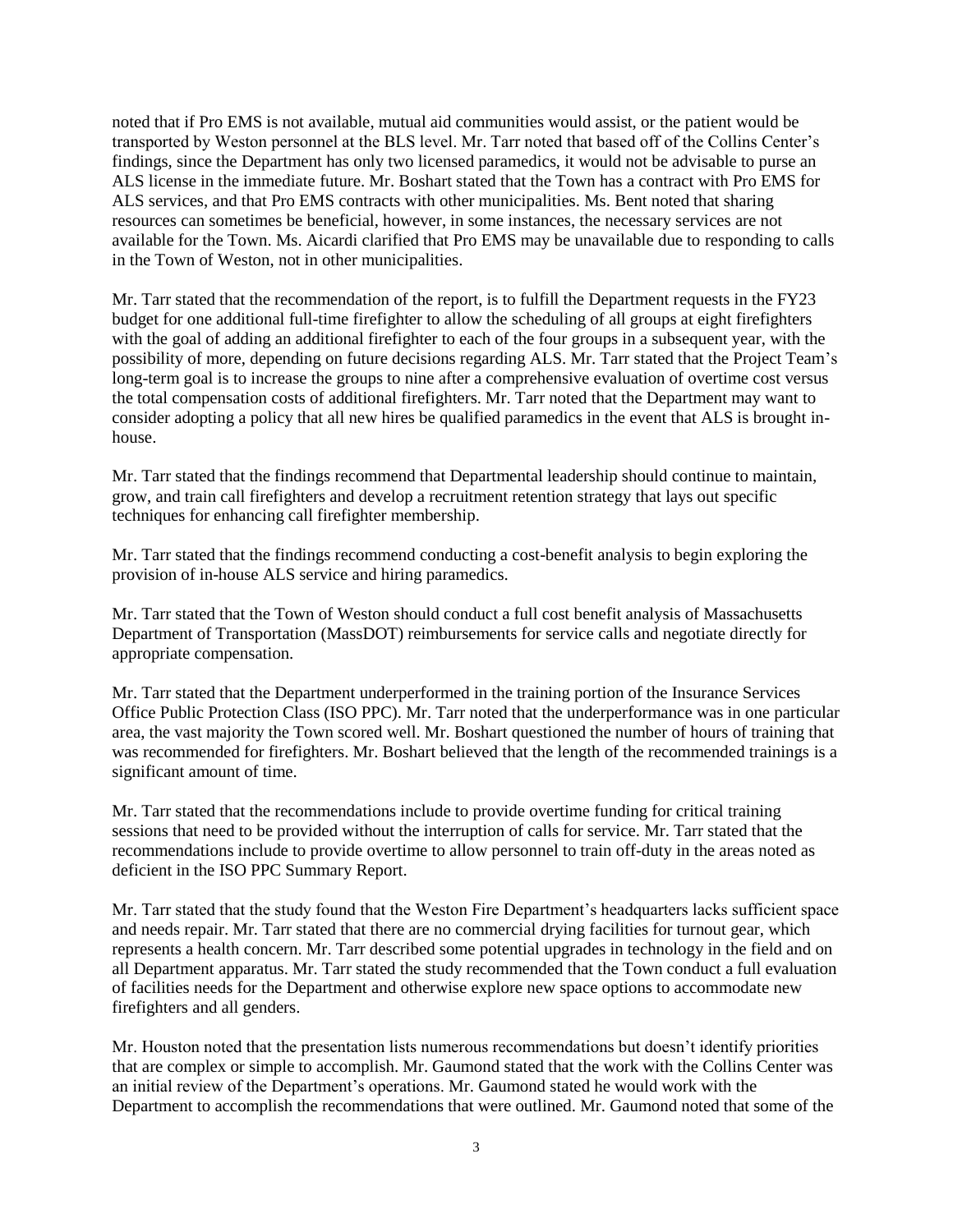outlined recommendations are not managed by the Department staff. Ms. Aicardi stated that the report is not a capital improvement plan. Mr. Houston noted that other reports have a list of recommendations as well as researching the financial investments necessary to accomplish said recommendations. Mr. Houston asked Mr. Gaumond if the next step would be to determine financial feasibility for the improvements. Mr. Gaumond stated that the report is a menu that the Town administration and Fire Department can work through.

Ms. Bent expressed her curiosity if the Town is staffed to respond to the calls the Department receives. Ms. Bent stated that a dryer should be available for turnout gear and could be an immediate upgrade. Chief Soar stated that his concerns for the Department is staffing, outdated and inadequate facilities, and the option of having in-house ALS. Chief Soar stated that other communities are having issues with paramedic turnover. Chief Soar stated that there are limited opportunities for trainings that are not inhouse. Chief Soar stated that the Town does not have the training facility to properly train staff, in addition, the ability to fund overtime for personnel to attend the trainings. Chief Soar stated Dep. Woodside wrote a grant to purchase a dryer for equipment. Chief Soar noted that due to COVID-19 and quarantining of personnel, some personnel were working significant amounts of overtime.

Mr. Boshart recommended that the Select Board, members of the Finance Committee, and the Fire Department should meet to discuss the findings.

Lisa Reitano, Chair, Finance Committee stated that she would like the Town Manager's data to be included in the findings. Ms. Reitano believed that mutual aid was given and received at the same amount. Ms. Reitano believed that most calls are BLS and not ALS. Ms. Reitano stated that ALS calls average less than one call per day in the Town. Ms. Reitano believes that if the Town wanted to provide ALS services in-house, there would not be enough calls to regularly practice their skills. Ms. Reitano believes it is not worth a study to look into the feasibility to offer ALS services in-house.

Bharath Venkataraman, member of the Finance Committee noted that 2020 data is related to the onset of the COVID-19 pandemic. Mr. Venkataraman stated that there should be consistency in the data as to whether 2020 data is included due to the COVID-19 pandemic. Mr. Venkataraman asked for clarification regarding the standard response time listed in the report (8 minutes), and why that was not discussed in the presentation. Mr. Venkataraman noted that the presentation discussed 4- and 6-minutes response time standards. Mr. Venkataraman noted that he wants clarification as to how ALS services are lacking in the Town. Mr. Venkataraman noted that it was not clear as to why WiFi is necessary in the vehicles.

Ms. Aicardi reiterated that NFPA standards are national standards of a non-regulatory agency that are made of consensus recommendations. Ms. Aicardi doesn't believe that the level of ALS calls justifies full paramedic services managed by the Town.

John Sallay, member of the Finance Committee noted that based off of his own research two years ago, the Town's ISO ratings were in the middle range compared to other Massachusetts municipalities. Mr. Sallay stated that other municipalities nearby compare to the Town of Weston in regards to ISO ratings. Mr. Sallay noted that the cost per household per Fire Department service is higher in comparison to other communities. Mr. Sallay noted that major equipment was not included in the report.

Adrienne Giske, stated that the Fire Department saved her life from a gas leak. Ms. Giske noted that the facilities should be upgraded to support modernized services.

### **Discussion on the Kendall Common Historic District:**

Mr. Gaumond stated that the Select Board tasked Al Aydelott, Chair of the Crescent Street Historic District Commission to draft a preliminary report regarding the Kendall Common Historic District.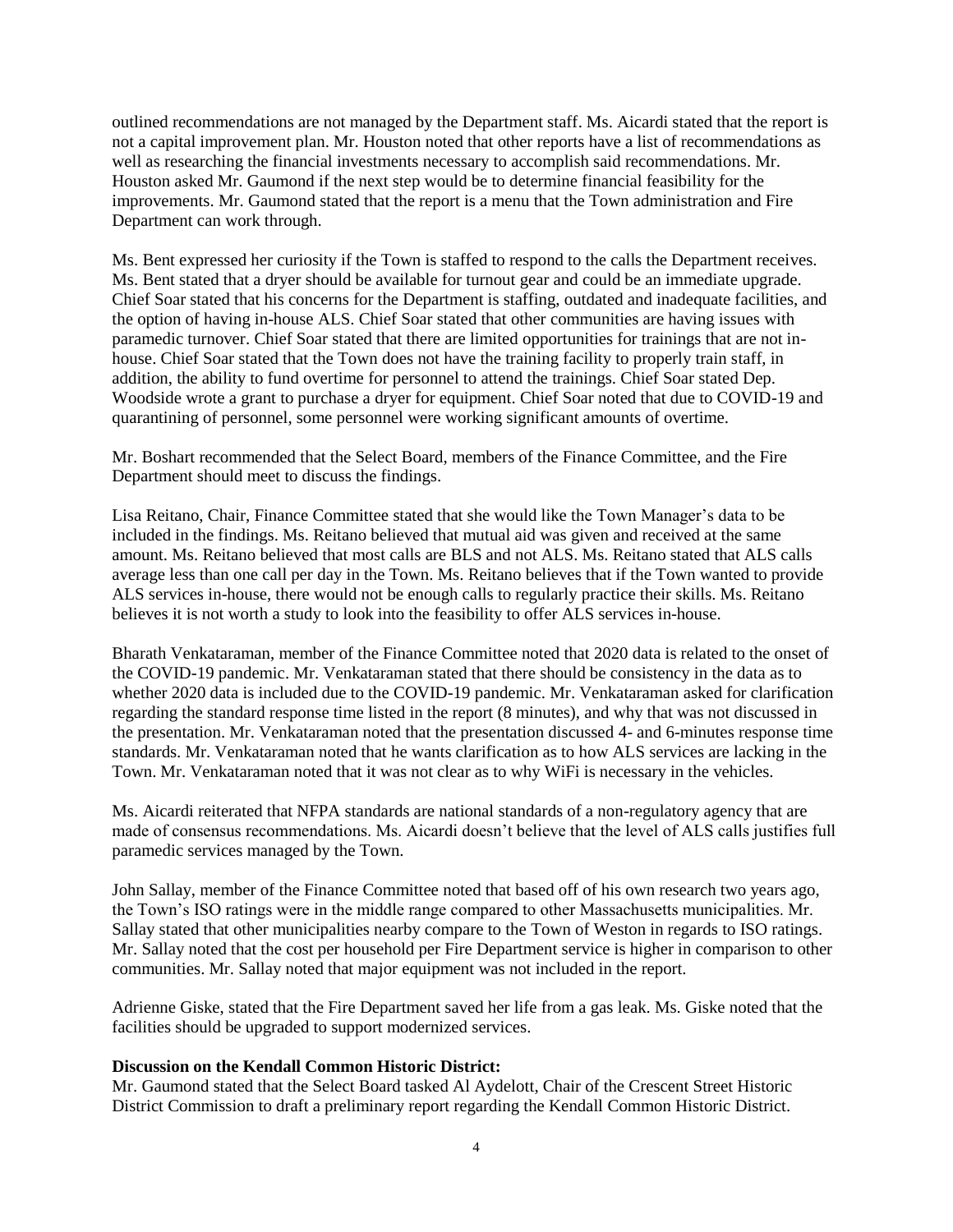Mr. Aydelott stated that the Select Board asked the Crescent Street Historic District Commission to consider taking on the responsibilities to form a study committee to determine the feasibility to designate the Kendal Common Historic District.

Mr. Aydelott stated that the Crescent Street Historic District Commission met multiple times. Mr. Aydelott stated that some Commission members are not able to participate in the study committee regarding Kendal Common. Mr. Aydelott met with Town Counsel to ask if it would be feasible for some Commission members not to participate in the study committee. According to Mr. Aydelott, Town Counsel stated it is permissible to not have all members participate. Mr. Aydelott stated that the Crescent Street Historic District Commission could appoint non-voting members of the study committee and fill the mandated number of members.

Mr. Aydelott stated that with this additional information from Town Counsel, the Crescent Street Historic District Commission is willing to form the study committee.

**MOTION:** Ms. Houston moved to appoint the Crescent Street Historic District Commission as the Commission responsible for forming the study committee for considering Kendal Common as a local historic district. The motion was seconded by Ms. Bent. **Roll call vote:** Mr. Boshart, Mr. Houston, and Ms. Bent voted in the affirmative. **Approved unanimously.**

Mr. Aydelott stated that in a future meeting, nominees for the study committee will be presented to the Select Board.

## **Resident Comments:**

Mr. Venkataraman stated that it is an inconvenience for members of the public to not ask questions during a presentation, he recognizes there may be unnecessary disruptions. Mr. Boshart stated that the intent of the Fire Department Operational Review presentation was directed to the Select Board. Mr. Boshart acknowledged Mr. Venkataraman's point.

### **Public Hearing: Presentation of the Draft Fiscal Year 2023 Proposed Budget**

Mr. Gaumond presented the FY23 Town Manager's Proposed Budget and Financing Plan.

Mr. Gaumond stated that the FY23 Budgetary Goals include to deliver current levels of service efficiently and cost effectively. Mr. Gaumond stated that a goal is to limit/reduce the amount of Free Cash used in the operating budget. Mr. Gaumond stated that a goal is to use American Rescue Plan Act (ARPA) funds in a manner consistent with federal rules and not for recurring operational costs. Mr. Gaumond noted an additional goal is to plan for the Town's future financial stability by adding to reserves.

Mr. Gaumond stated that the FY22 Approved Operating Budget is \$88,027,511, the FY23 Proposed Budget is \$90,645,049. Mr. Gaumond stated that the proposed increase is 2.97% from FY22 to FY23. Mr. Gaumond noted that there is 3.4% proposed increase in Schools Operations, 1.8% proposed increase in Unclassified & Fixed Costs, 3.2% proposed increase in Town Wide Operations. Mr. Gaumond stated that the Town is prepared to fund the OPEB for the required amount.

Mr. Gaumond described the FY23 Revenue Projection. Mr. Gaumond noted a 4.6% projected increase in Property Tax Levy-Operations revenue. Mr. Gaumond noted that the projected revenues are conservative. Mr. Gaumond noted a projected 2.7% increase in State Aid. Mr. Gaumond noted that he was anticipating a more significant increase in State Aid due to the high level of State revenue. Mr. Gaumond stated that he is advocating with other municipalities to have increases in State Aid.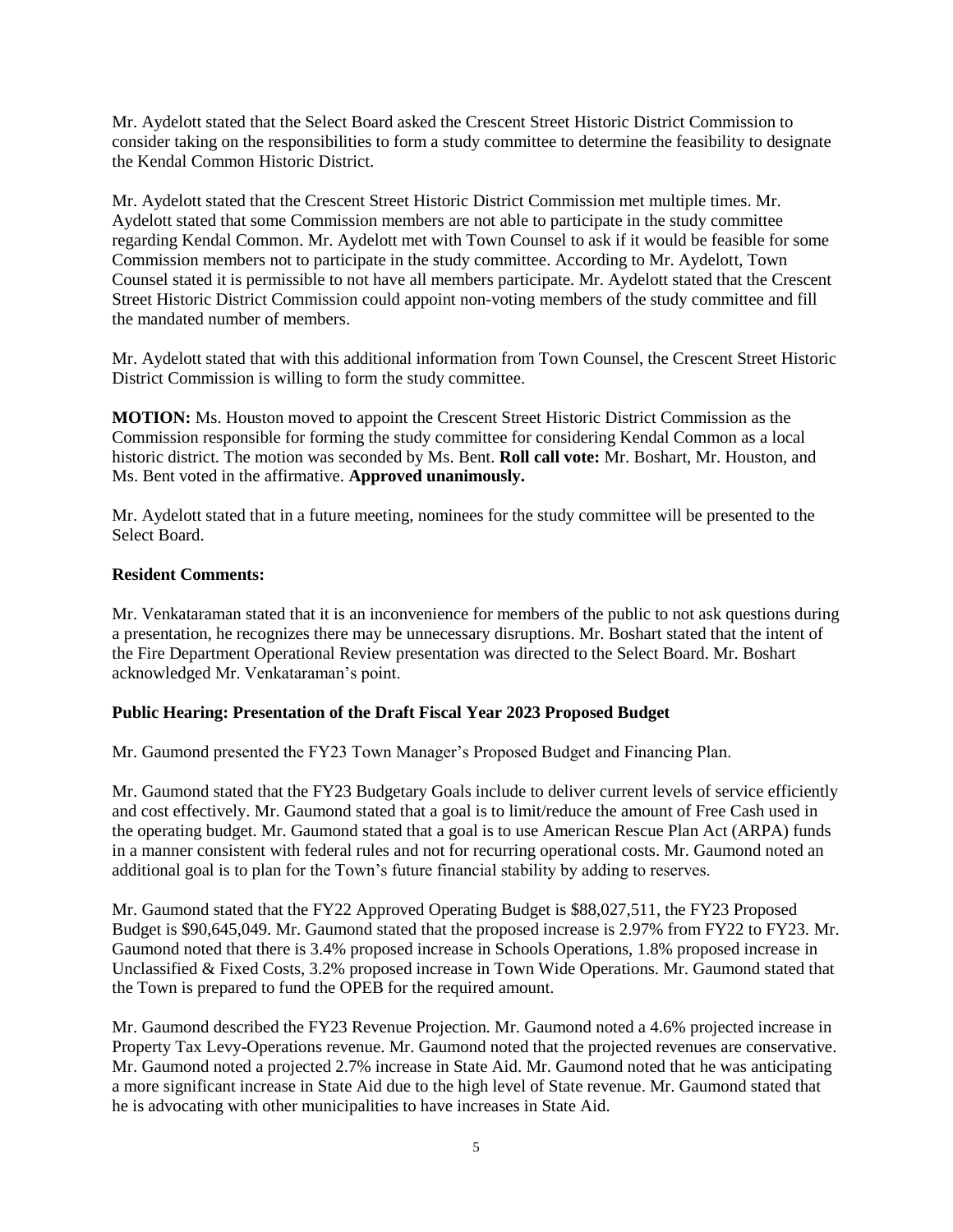Mr. Gaumond described the revenue of the Pay As You Throw program, with the consideration in the future of having Pay As You Throw as a revolving fund.

Mr. Gaumond stated that the Free Cash levels are projected to be lower due to smaller amounts of Local Receipts.

Mr. Gaumond noted that the Fiscal Year 2023 Proposed Budget does not include any use of ARPA funds to backfill for municipal services costs. Mr. Gaumond stated that it is an option to utilize APRA funds for that purpose.

Mr. Gaumond described a list of FY23 Proposed Budget Requests totaling \$486,140. The requests include; Town Center expenses of \$199,500, facilities snow equipment of \$115,000, an additional firefighter for \$98,000, software services of \$44,600, TASERS for Police Officers for \$10,000, Library solid waste of \$3,640, emergency communications of \$3,000, and facilities expense line of \$2,400.

Mr. Gaumond described FY23 New Budget Requests that were not recommended, they include an additional Police Officer for \$85,000, Town Center banners for \$33,000, and a bus snow scraper for \$29,300. Mr. Gaumond stated that the total new requests that were not recommended is \$147,300.

Mr. Gaumond described some of the Recommended Capital Requests – Projects Funded by Debt. Mr. Gaumond described drainage improvements and Route 20/Highland Street Intersection Improvements. Mr. Gaumond noted that the Cherry Brook Culvert project may be removed from the budget this year, as it may not be fully finalized. Mr. Gaumond described the Proposed Capital Requests – Departmental Operations.

Mr. Gaumond described Proposed Capital Requests – Projects Funded by Debt. Mr. Gaumond stated that the Paines Hill Tank Replacement is an important project for the Town's infrastructure. Mr. Gaumond stated that the Paine Hill Tank is at the end of life.

Mr. Gaumond described Proposed Capital Requests - Cash & Departmental Operations which include Water Enterprise Departmental Operations, Recreation Enterprise Retained Earnings, and Brook School Apartments Retained Earnings and Departmental Operations.

Mr. Gaumond stated that the Town is currently meeting policy goals in regards to funds reserved in the Free Cash account. Mr. Gaumond stated that the Town is currently meeting policy goals with a balance in the Stabilization Fund. Mr. Gaumond stated that the Town is currently meeting policy goals for Post-Employment Benefits (OPEB) reserve, which includes a full amount of annual required contribution (ARC).

Mr. Gaumond noted that the presented information will be included on the Town of Weston website.

Mr. Gaumond described that the FY23 Budget supports the Select Board's stated Projects and Priorities by accelerating roadway maintenance and funding for water tank and water mains that were described in the Water Master Plan. Mr. Gaumond stated that the Josiah Smith Tavern is nearing completion. Mr. Gaumond stated that the progression of the Route 20 and Route 30 Transportation Improvement Plan projects are occurring through the use of funds for the Traffic & Sidewalk Committee. The Select Board is utilizing the consultant line item to improve cell phone service/coverage.

Mr. Gaumond noted that he has concerns regarding the rising costs of inflation questions about union negotiations. Mr. Gaumond noted the revenue variables regarding Final State & School Aid and the potential rebound of the Town's Local Receipts and the benefit of ARPA funds.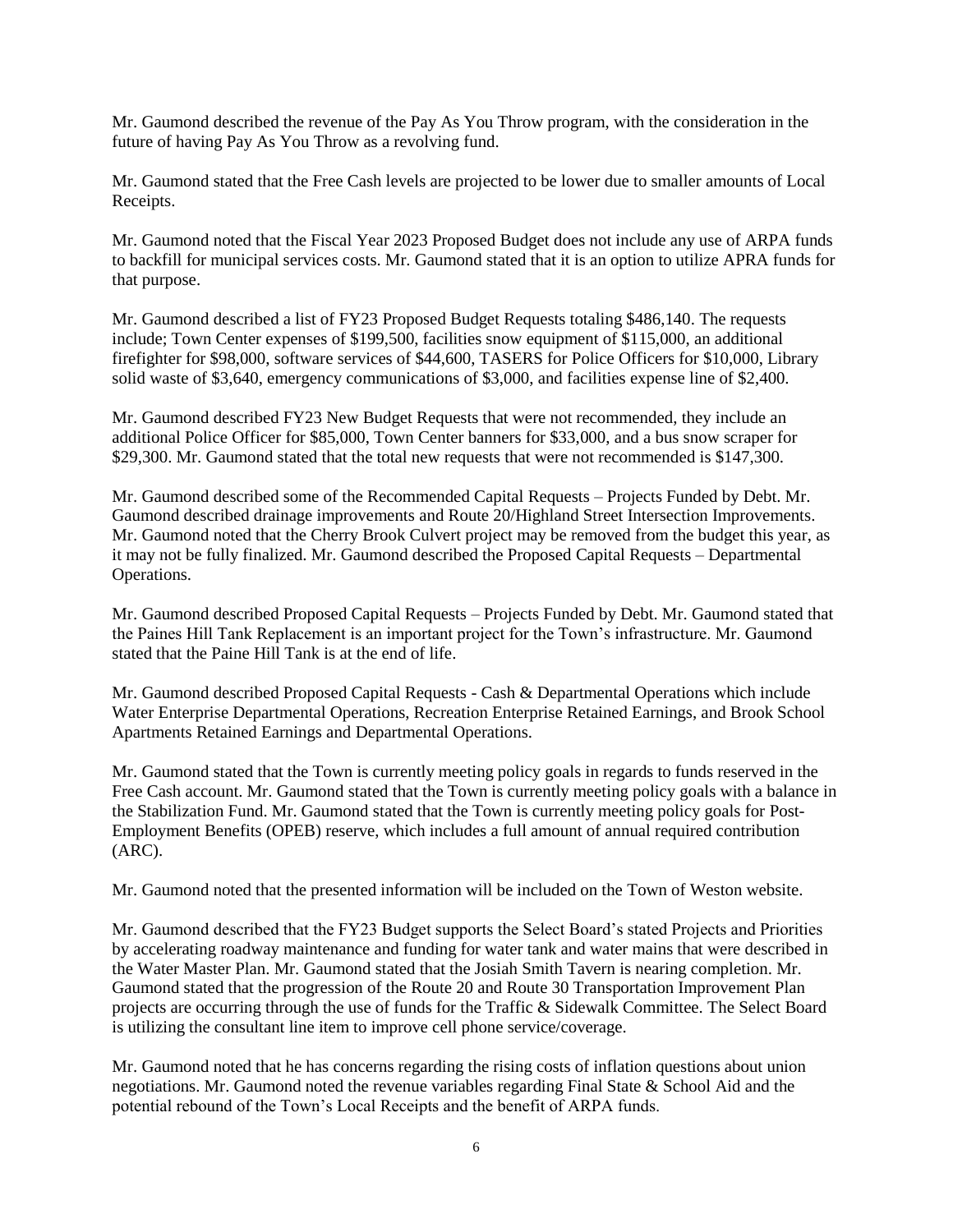Mr. Gaumond highlighted the budget by line item. Mr. Gaumond noted that there are modest increases in Worker's Compensation and Injured on Duty costs. Mr. Gaumond noted that the increases in the Town Clerk's budget is due to the number of elections that are held during the Fiscal Year.

Mr. Gaumond noted an increase in the Information Technology Department budget, due to software costs. Mr. Gaumond and the Department are working to determine was to mitigate increased costs in the future.

Mr. Gaumond noted some facility expense increases from the Josiah Smith Tavern. Mr. Gaumond noted that the Town will be taking ownership of the Josiah Smith Tavern. Mr. Gaumond added that the master lease agreement would be given to the Friends of the Josiah Smith Tavern. Mr. Gaumond noted that those additional expenses would be assigned to the Lessee.

Mr. Gaumond stated that the budget is flat for Finance, Land Use and Conservation Departments. Mr. Gaumond noted that there is an item for maintenance of fire roads. Mr. Gaumond stated that due to a clerical error, the fire roads item was not included for the vote at 2021 Annual Town Meeting. Due to the cancellation of 2021 Special Town Meeting, the item was never funded. Mr. Gaumond stated it is a false increase.

Mr. Gaumond stated that the costs of purchasing Police Department vehicles has increased. Mr. Gaumond stated that the hiring of a new firefighter is the most significant increase in the Fire Department budget.

Mr. Gaumond stated that there is a decrease of operational expenses at the Transfer Station of roughly \$300,000 due to the Pay As You Throw program.

Mr. Gaumond stated that there are level services in the Health Department, Mosquito Control and the Council on Aging. Mr. Gaumond stated that there is a 4% increase of the West Public Library due to compliance with accreditations.

Mr. Gaumond stated that the Proposed Budget for FY23 would have an estimated \$760,000 increase (3.2%) compared to FY22.

Mr. Gaumond mentioned that the Proposed School Budget is about \$45.3 million for FY23, a 3.3-3.4% increase from FY22.

Mr. Gaumond noted that the Town will contribute the required \$2.1 million for OPEB.

Mr. Gaumond stated that due to lower Free Cash levels, the Town will have to borrow for some projects and improvements. Mr. Gaumond highlight the Town's AAA credit rating and significantly lower interest rate for borrowing.

Mr. Boshart stated that the FY23 Proposed Budget is responsible. Mr. Boshart stated that he is surprised about the 1.9% growth rate. Mr. Boshart stated that the anticipated growth rate is significantly lower than inflation. Mr. Boshart asked how the various COVID-19 relief funds have been deployed.

Mr. Gaumond stated that the Town has minimally tapped into the American Rescue Plan Act (ARPA) funds to cover COVID-19 and emergency related expenses. Mr. Gaumond described the initial CARES Act funding that was allocated to the Town. The CARES Act funds were utilized for sanitation, contact tracing, PPE, improvements in air quality. Mr. Gaumond stated that the funds covered a vast majority of COVID-19 related expenses. Mr. Gaumond noted that FEMA reimbursed for some of COVID-19 related expenses.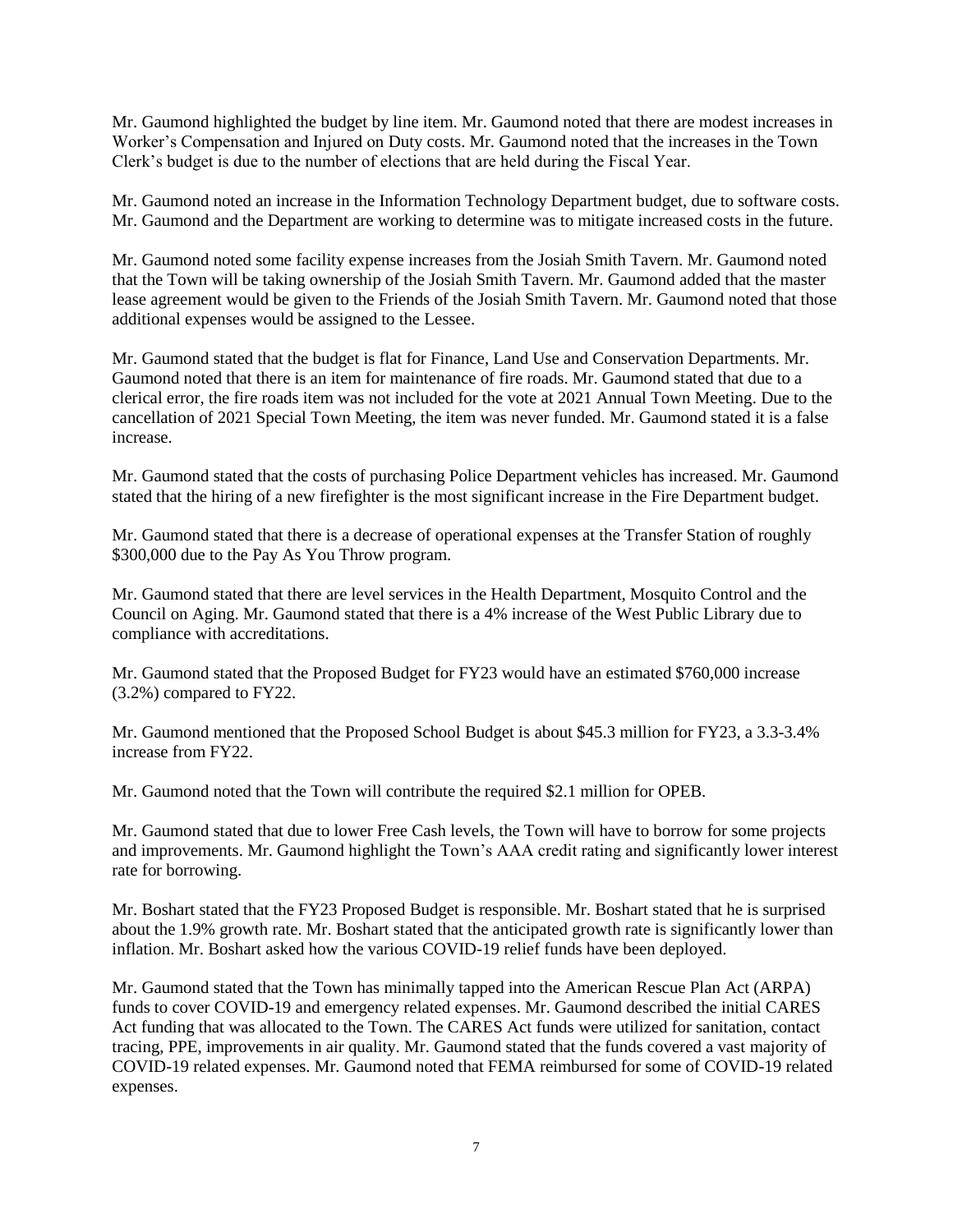Mr. Gaumond stated that ARPA funds could be utilized to backfill expenses and operating costs. Mr. Gaumond stated that the funds could subsidize larger projects like replacement of water tanks. Mr. Gaumond stated that the Town received \$3.6 million in ARPA funds.

Ms. Bent asked for clarification regarding the Information Systems budget increase. Mr. Gaumond stated that some of the increase may be a new base level for the budget, however some may be one-time expenses. Mr. Gaumond stated that some of the increases are due to upgrades. Ms. Bent noted the importance of cybersecurity.

# **Request for Abatement: 158 Lexington Street**

Mr. Gaumond outlined the request of Mr. Strassman. Mr. Gaumond stated that the water bill for 158 Lexington Street from October 2020 to May 2021 was roughly \$19,000. Mr. Gaumond stated that the bill for the previous year was \$782. Mr. Gaumond stated that the meter was properly working. Mr. Gaumond stated that a public fire-hydrant was installed on the property of 158 Lexington Street many years ago. Mr. Gaumond stated that it was determined that there was leak at the fire hydrant which caused increased usage of water.

Mr. Gaumond stated that Mr. Strassman was not aware that the fire hydrant was connected to the property's water meter. Mr. Gaumond stated that the leak has been presumably repaired by the DPW.

Mr. Strassman was concerned that may be a community-wide issue that needs to be addressed. Mr. Strassman noted that if one of his neighbors had a fire and the hydrant was used, he would end up paying for the water bill. Ms. Bent stated that it is an issue for the Town to have public hydrants on private property. Mr. Houston stated that he would like to know how many public hydrants are on private property in the Town. Mr. Houston stated that he would like to know ways to solve this issue.

Mr. Houston stated that the Town wanted to place the hydrant there and not on the volition of the property owner. Mr. Gaumond stated that according to Town staff, when properties are more than 500 ft away from the street, a hydrant may be installed closer to the house/building. Mr. Gaumond stated that the Town maintains all public right of way hydrants, and does not maintain hydrants on private property.

Mr. Houston reiterated that the Town should have an inventory of hydrants on private property and determine a method/regulation to properly maintain the hydrants.

Mr. Strassman stated that he believes it would be fair to be charged for the amount in the prior year. Mr. Houston stated that the water bill should be averaged from the past three billing cycles. Mr. Gaumond stated that DPW will determine the price and it will be presented to the Select Board at their next meeting.

# **Traffic Road Improvements Planned for Park Road as Part of the Greatland Project:** Kevin Sheehan, Greatland, Rick Plenge, VHB

Mr. Gaumond stated that Greatland has been meeting with various Boards and Committees. Mr. Gaumond stated that Greatland is asking the Select Board (Road Commissioners) to conquer with the plan for traffic road improvements for Park Road. Mr. Gaumond stated that once the plan has been approved by the Select Board, Greatland will present it to MassDOT for their review. Mr. Gaumond stated that MassDOT has control and ownership of some of the roads in the improvements, and MassDOT expects that the Town is agreeable to said changes. Mr. Gaumond stated that Steve Fogg, Town Engineer believes that the plans do include recommendations from the Traffic & Sidewalk Committee. Mr. Gaumond stated that the Riverside Working Group met recently to review the plans and agreed to support the changes. Mr. Gaumond stated that the documentation is located on the Town of Weston website.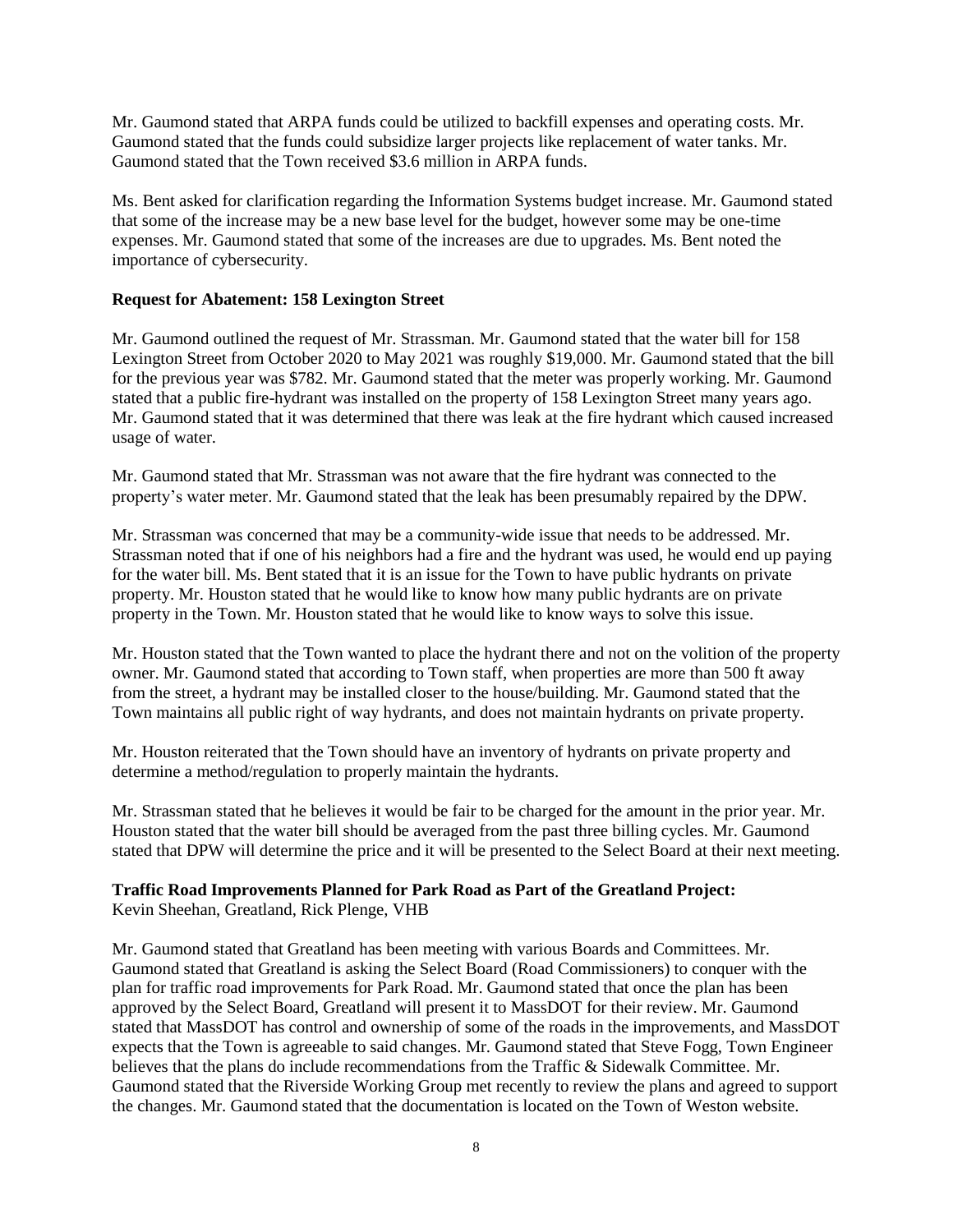Ms. Bent asked for clarification regarding the shared use path that crosses Park Road. Ms. Bent asked why the path crosses the road, she believed that it would make sense to have the path fully on one side of the road. Mr. Plenge noted that utility impacts were a main reason as to why the path crosses Park Road. Mr. Plenge noted the path on both sides connects existing pathways and provides more continuity. Mr. Plenge stated that the crossing mitigates the impacts on existing stone walls and utility poles.

Mr. Sheehan describe Greatland's commitments to the Town, it includes right of way improvements on South Ave, and \$3 million to be used for additional improvements. Mr. Sheehan stated that a direct railroad crossing would be a significant expense over \$3 million. Ms. Bent asked if the proposed project extends access pedestrian and bicycling access to the Riverside Station Commuter Rail. Mr. Plenge stated that with the improvements of the Riverside Station, there will be additional paths that will connect. Ms. Bent reiterated that the additional multi-use paths are only good if they are fully connected with other paths. Mr. Plenge agreed.

Judy Nitsch, 17 Blake Road, asked about the proposed left-hand turn lane on Park Road to the I-90 Off-Ramp. Mr. Plenge stated that the section of road is MassDOT right of way. Mr. Plenge believed that MassDOT would want to see a left deacceleration lane for maintenance vehicles. Mr. Plenge stated that they will comply with MassDOT recommendations. Ms. Nitsch stated that some residents want two lanes heading North on Park Road. Mr. Plenge stated that they disagree with that recommendation, they believe it will make cars more likely to accelerate, rather than decelerate.

Mr. Houston asked if there is a possibility to have a stop sign at the intersection of Park Road and the I-90 Off-Ramp. Mr. Plenge stated that can be brought up to MassDOT as a short-term safety measure. Mr. Plenge noted that the Off-Ramps may be redesigned in the future by MassDOT.

**MOTION:** Ms. Bent moved to approve the offsite roadway improvements plan and submitted on behalf of Greatland Realty Partners for Riverside Laboratories as reviewed by the Traffic & Sidewalk Committee for submission to MassDOT. The motion was seconded by Mr. Houston. **Roll call vote:** Mr. Boshart, Mr. Houston, and Ms. Bent voted in the affirmative. **Approved unanimously.**

# **Refer Zoning Bylaw Change on Municipal Uses & Structure Standards to Planning Board for Hearing (PP#10):**

Mr. Gaumond stated that the Town Planner has been working on a draft bylaw change to give more flexibility regarding the proposed water tank improvements. Mr. Gaumond stated that the Town Planner has been working with Wright-Pierce to write a draft.

**MOTION:** Ms. Bent moved to refer the draft bylaw change on municipal uses and structure standards to the Planning Board for a hearing including with or without a provision that would define a municipal utility or use to its primary use regardless of any ancillary uses that may be undertaken. The motion was seconded by Ms. Bent. **Roll call vote:** Mr. Boshart, Mr. Houston, and Ms. Bent voted in the affirmative. **Approved unanimously.**

### **Discussion on Citizen Petition: Laying of New Water Lines:**

Mr. Gaumond stated that at a recent Select Board meeting, a resident proposed laying new water lines for each property that does not already have access to public water. Mr. Gaumond noted that the project could be in the range of \$5 million.

Mr. Boshart stated that density and distance of properties should be taken into consideration. Mr. Boshart stated that he would like feedback from the Fire Chief regarding this petition. Mr. Gaumond spoke with